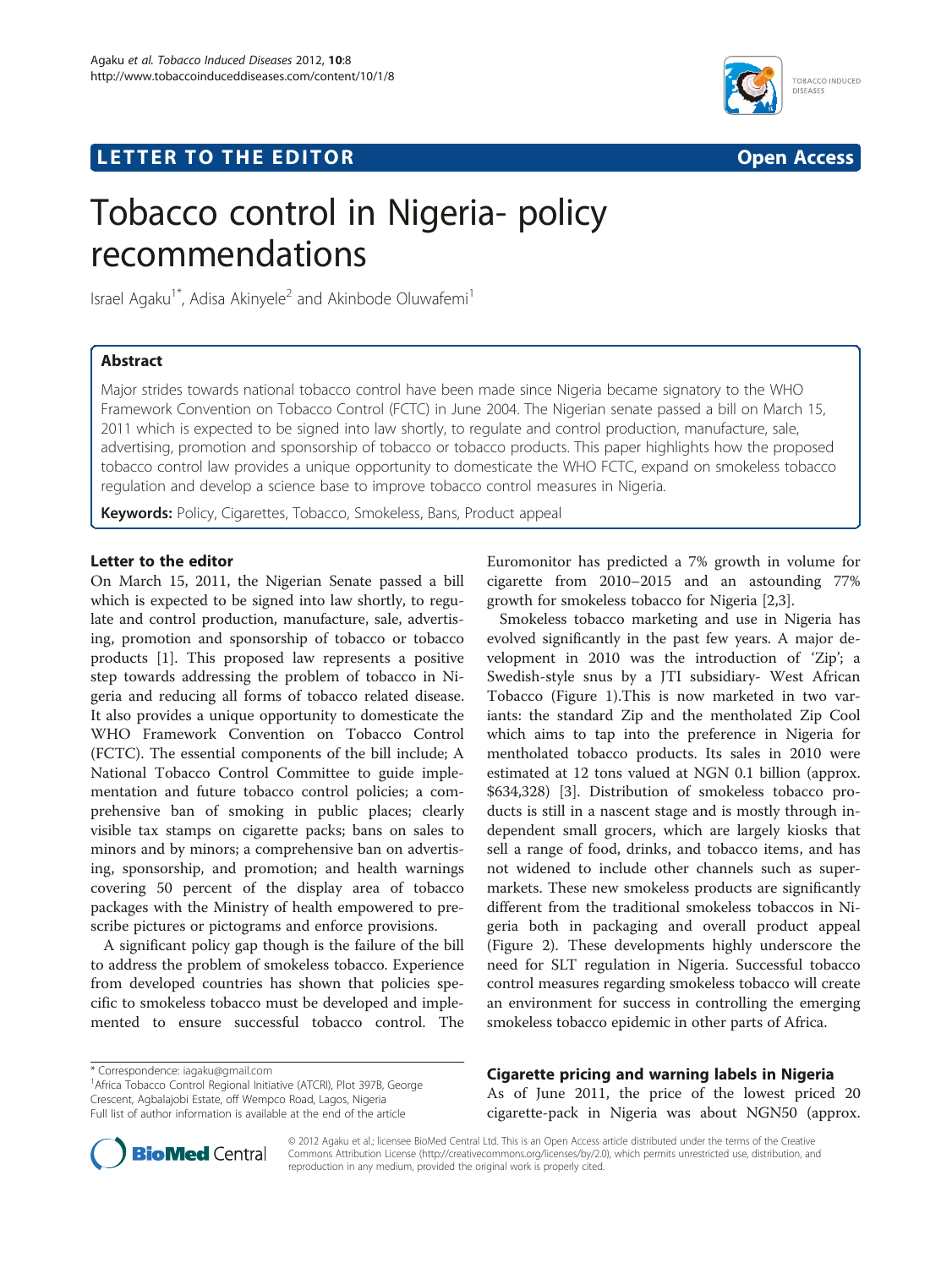<span id="page-1-0"></span>

\$0.32) while premium cigarettes were sold for about NGN200 (approx. \$1.27). Increasing retail cigarette prices in Nigeria may decrease smoking and smokingrelated disease, particularly among children who are price sensitive, and would also generate revenue for the government. Cigarette packs in Nigeria currently contain text-only warnings; "The Federal Ministry of Health warns that smokers are liable to die young", which covers approximately 30% of the front and 40% of the back (Figure [3](#page-3-0)). Domestication of Article 11 of the WHO FCTC regarding pictorial warning labels may result in a reduced prevalence of youth smoking in Nigeria. Pictorial warnings, when used appropriately evoke negative emotive feelings of fear and disgust, and are readily understood by a diverse audience regardless of age or secular education [[4\]](#page-3-0). Graphic package warning labels comprised of a picture embedded with a text message relevant to the picture can be integrated with larger interventions such as mass media campaigns to educate smokers and prevent smoking initiation [\[5\]](#page-3-0).

## Monitoring the impact of the proposed tobacco control law- areas for further policy action

For the tobacco control law to be realized to its fullest extent, it is critical to include surveillance systems to monitor compliance with the bans on cigarette use and advertising as well as develop policies and interventions for smokeless tobacco use. The addictiveness and toxicity of the new SLT products in Nigeria need to be determined and compared with products sold in developed nations. There is a need for a nationally representative case–control study to demonstrate and measure the association between smokeless tobacco use and oral diseases including oral and nasal cancer in Nigeria.

To measure the effectiveness of the proposed law, longitudinal studies need to be conducted to evaluate

compliance with restrictions in public smoking and advertisement ban. Longitudinal measurement of secondhand smoke exposure using P.M 2.5 levels in public areas such as hospitals, schools and hospitality centers such as bars and clubs will be instrumental in assessing the impact of the law in reducing secondhand smoke. Economic research is also indicated to estimate the health-related cost of smoking in Nigeria, as well as the impact tobacco control policies may have on the economy.

## Policy recommendations for tobacco control in Nigeria

We recommend specific policy actions to help ensure successful tobacco control in Nigeria. The adoption and implementation of the law must be a collaborative effort between Federal, state and local governments. While the Federal government should assume oversight of the adoption and implementation of the ban, state and local law enforcement agencies have to work collaboratively to ensure that institutions, business (e.g. hospitality venues), and individuals within their jurisdictions are fully compliant with the policy.

Enforcement of the smoking ban

 $\geq$  Smoking in public spaces including public buildings (such as hospitals, schools); vehicles (such as trains, buses); childcare facilities or within 20 feet of such designated spaces carries a prohibitive fine of up to N5000 (\$30).

 $\geq$  Failure on the part of owners of hospitality venues to control smoking within their premises carries a fine of up to N20, 000 (\$120) for the owner, and up to N5000 (\$30) for the primary offender.

 $\ge$  All hospitality venues should be required to put up signage at conspicuous sites such as doors and well-lit areas inside and outside of their venues prohibiting smoking. No ashtrays or ashtray equivalents such as cups or candleholders shall be allowed within hospitality venues.

Disruption of acts of violation or attempts at violation of the smoking ban at public places

 $\geq$  Sting operations by members of the Law enforcement agencies at the Local, State and Federal level, particularly at nightclubs, to ensure full compliance with the law. Third-time offending proprietors may risk losing their license to operate a hospitality venue as well as a fine of up to N50, 000 (\$300).

 $\geq$  Toll-free numbers for calls and or text messages should be provided, and conspicuously displayed at all public spaces. Ideal numbers should be easy to remember (e.g. 0803 SMOKER). Members of the public should be able to call or send text messages to law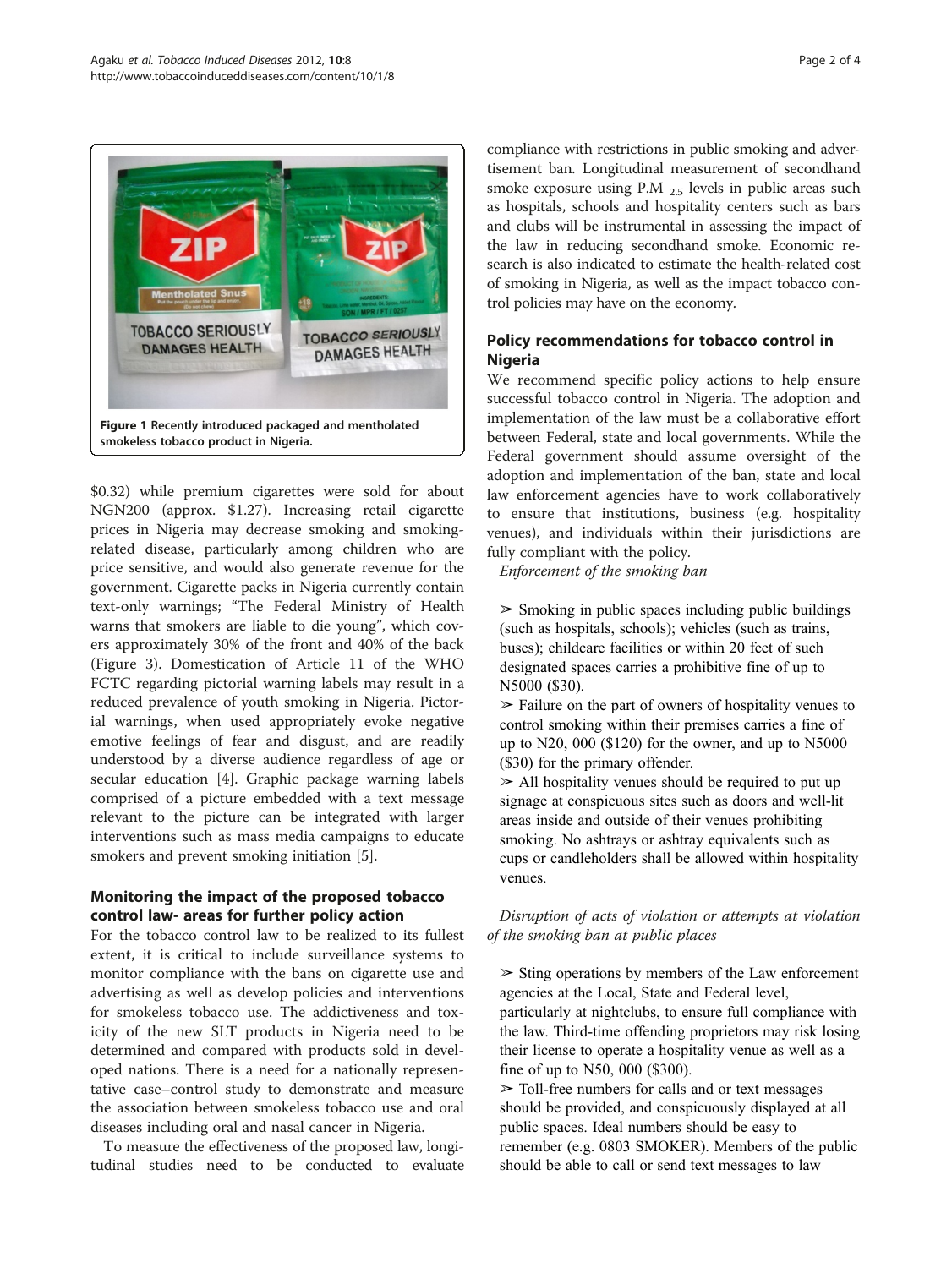<span id="page-2-0"></span>

Name-'Asa Tribe/ Region - Yoruba- Ibadan, South-West Nigeria Texture/Route: Long-cut, oral ST



Name- 'Ordinary Utaba' Tribe/Region: Igbo-Anambra, Eastern Nigeria<br>Texture/Route: Fine-cut, nasal ST



Name-'Asa Tribe/ Region - Yoruba- Ibadan, South-West Nigeria Texture/Route: Fine-cut, nasal ST



Name- 'Grade I Utaba' Tribe/ Region: Igbo - Anambra, Eastern Nigeria Texture/Route: Fine-cut, oral and nasal ST



Name- 'Taav Ahengar Tribe/ Region: Tiv-Benue, Mid-Belt Nigeria Texture/Route: Snuff, nasal ST



Name- 'Grade II Utaba" Tribe/Region: Igbo -Anambra, Eastern Nigeria<br>Texture/Route: Fine-cut, oral and nasal ST



Name- 'Mandira' Tribe/ Region: Kanuri- Northern Nigeria Texture/Route: Long-cut, oral ST



Name- 'Unguru' Tribe/ Region: Kanuri- Northern Nigeria Texture/Route: Fine-cut, nasal ST



Name- 'Graded Taba" Tribe/Region: Katsina, Northern Nigeria<br>Texture/Route: Mid-cut, nasal ST



Name- 'Taba Garri' Tribe/Region: Hausa-Katsina, Northern Nigeria<br>Texture/Route: Fine-cut, oral ST



Name- 'Taba' Tribe/ Region: Fulani, Hausa- Katsina, Northern Nigeria Texture/Route: Mid-cut, oral ST



Name- 'Uwong'<br>Tribe/ Region: Ibibio- South-Eastern Nigeria<br>Texture/Route: Fine-cut, nasal ST



Name- 'Uwong'<br>Tribe/ Region: Ibibio- South-Eastern Nigeria Texture/Route: Fine-cut, oral ST



Kolanuts (cola) are bitter flavored, caffeine containing nuts chewed mostly in Eastern and Northern Nigeria. Kolanuts are seed pods of the plant<br>harvested primarily from the species Cola nitida and Cola acuminata

Figure 2 Traditional Smokeless Tobacco Products used in the major Geo-ethnic Regions in Nigeria.